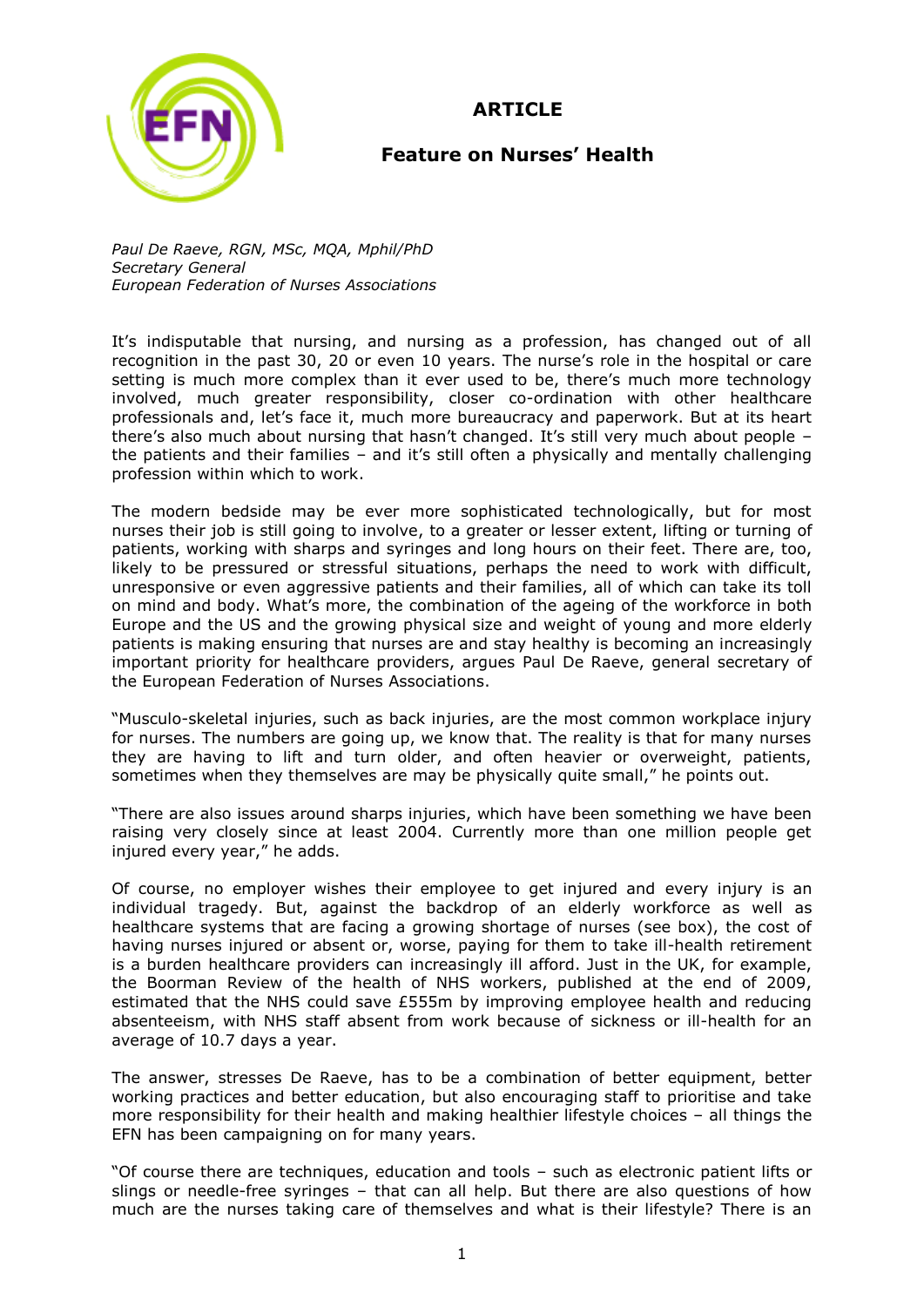issue of nurses needing to pay more attention to their health in order to be fit for practice," he suggests.

"Do they, for example, exercise or go to the gym or take the stairs instead of the elevator? Are they eating healthily? Nurses will often, of course, come home from work exhausted, so do they have the energy to go out to the gym, what with all the other priorities they may have around caring for their family and so on, as 95% of nurses are women. So it is difficult, and more and more nurses are leaving the profession.

"And, don"t forget, looking after health and wellbeing is not just important because of medical ill-health retirement, taking care of your workers is also a very good recruitment and retention strategy, as well as a way of ensuring you have a workforce that feels engaged," he adds.

Legislation, of course, needs to play its part, with the EU last year publishing a green paper on the EU Workforce for Health and, in June this year, unveiling a new directive on preventing sharps injuries, which Member States need to implement in the coming 3 years. Similarly, it is important healthcare providers have robust, comparable data in place, both to monitor reported injuries and accidents as well as to record absence, attendance and return to work.

Yet, however good the protocols, equipment or training, if the culture of your organisation and working environment is such that equipment is simply not used (or replaced), that people assume injuries, aches and pains are just "part of the job" or where people are too frightened to raise complaints about unsafe working practices, then you are going to make very little progress, cautions De Raeve.

"If you really want to reduce injuries in the workplace what you need to have is a solid social dialogue. There needs to be constructive dialogue between employers and employees and a culture of 'no blame, no shame' has to be created," he explains.

"You need to make it part of the culture, that is a very important part of the solution. It needs to be explained very clearly that the healthcare profession needs to be fit for practice, not only from the educational perspective but also in terms of its health. Nurses do not, of course, need to become priests in their lifestyle habits, but it is important that we have as healthy a workplace as it is possible to have.

"Yes, people need to take responsibility for their own health but there is also a lead that employers can take, for example in terms of providing subsidised activity clubs or inhouse gym facilities. Or it might be a question of offering some benefits, perhaps a subsidised gym membership or cycle to work scheme.

"Continuing professional development is also important, of course. There does need to be ongoing learning, for example around the right ways of lifting or the use of alternatives to conventional syringes and so on," adds De Raeve.

When it comes to technology, needle-free delivery systems have been around for a number of years now, though the greater challenge can be, first, in making the business case that a provider should invest in them and, second, creating the culture change that ensures people actually use them. Similarly, there are now a multitude of patient, ceiling and tracking hoists commercially available on the market, with the momentum towards the use of such devices in part driven by many healthcare providers moving to "no lift" patient handling policies.

But, again, technology only becomes useful on the day-to-day level when it is properly understood, when nurses and other healthcare professionals know how to use it to its full potential and, critically, have access to it in the right place at the right time, as De Raeve cautions.